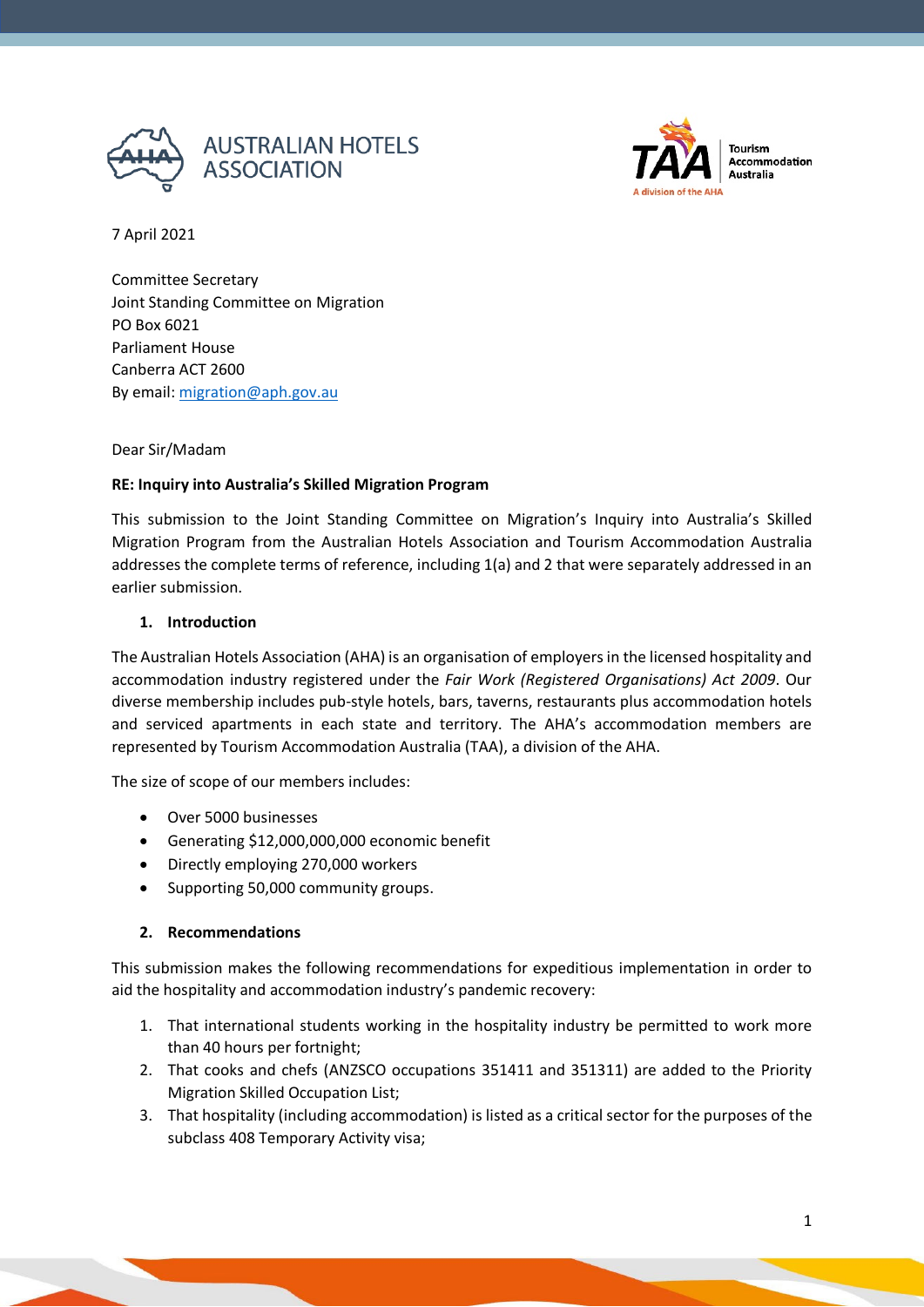- 4. That subclass 417 Working Holiday and subclass 462 Work and Holiday visa holders be able to work in tourism and hospitality in rural and remote areas of Australia to qualify for their second or third year WHM visa;
- 5. That Working Holiday and Work and Holiday visa holders working in tourism be able to work for the same employer for more than 6 months in rural and remote areas of Australia.

This submission makes the following recommendations on how the skilled migration programme can be improved more broadly to ensure it aligns with its intended objectives:

- 6. That skilled migrations in the following occupations are provided with a maximum stay of four years and a pathway to permanent residency: Café and Restaurant Manager, Hotel or Motel Manager, Accommodation and Hospitality Manager nec., Cook, Pastry Cook, and Hotel Service Manager.
- 7. That an ANZSCO review is undertaken immediately to ensure future migration programs and skills lists are responsive to the needs of the labour market.
- 8. That the Skilling Australians Fund levy be halved to \$600 per year for small business and \$900 for large business for each sponsored temporary migrant.
- 9. That the Skilling Australians Fund levy be refunded in all cases where a skilled migration application is not successful.
- 10. That the Skilling Australians Fund levies generated from the licensed hospitality and accommodation industry are spent on skills development in the licensed hospitality and accommodation industry.
- 11. That Industry Outreach Officers are employed within the Department of Home Affairs to liaise with industry through industry organisations.
- 12. That the maximum validity of the 485 visa Graduate Work Stream be increased from 18 months to two years.
- 13. That the permanent migration cap is restored to 190,000 per annum.
- 14. That further investigation and consideration is given to the approval of industry labour agreements to reputable industry organisations with high levels of industrial compliance among their membership.

#### **3. The Need for Skilled Migration**

Hiring Australian workers is always first priority for hospitality businesses. It is cheaper, more reliable and sustainable solution to workforce shortages. However, not for want of trying, labour shortages persist in the licensed hospitality and accommodation industry.

Research shows that the following reasons combine to create substantial labour market gaps across our industry:

- Limited applicants with sufficient skills, education and experience<sup>[1](#page-1-0)</sup>
- Competition from other sectors<sup>[2](#page-1-1)</sup>
- Growth in the number of accommodation and food services businesses
- Seasonality of demand in regional areas; and
- A lack of interest in careers in hospitality and tourism. $3$

<sup>1</sup> 2019 Employment Projections – Labour Market Information Portal

<span id="page-1-2"></span><span id="page-1-1"></span><span id="page-1-0"></span><sup>&</sup>lt;sup>2</sup> Above

<sup>&</sup>lt;sup>3</sup> Colmar Brunton report, 2016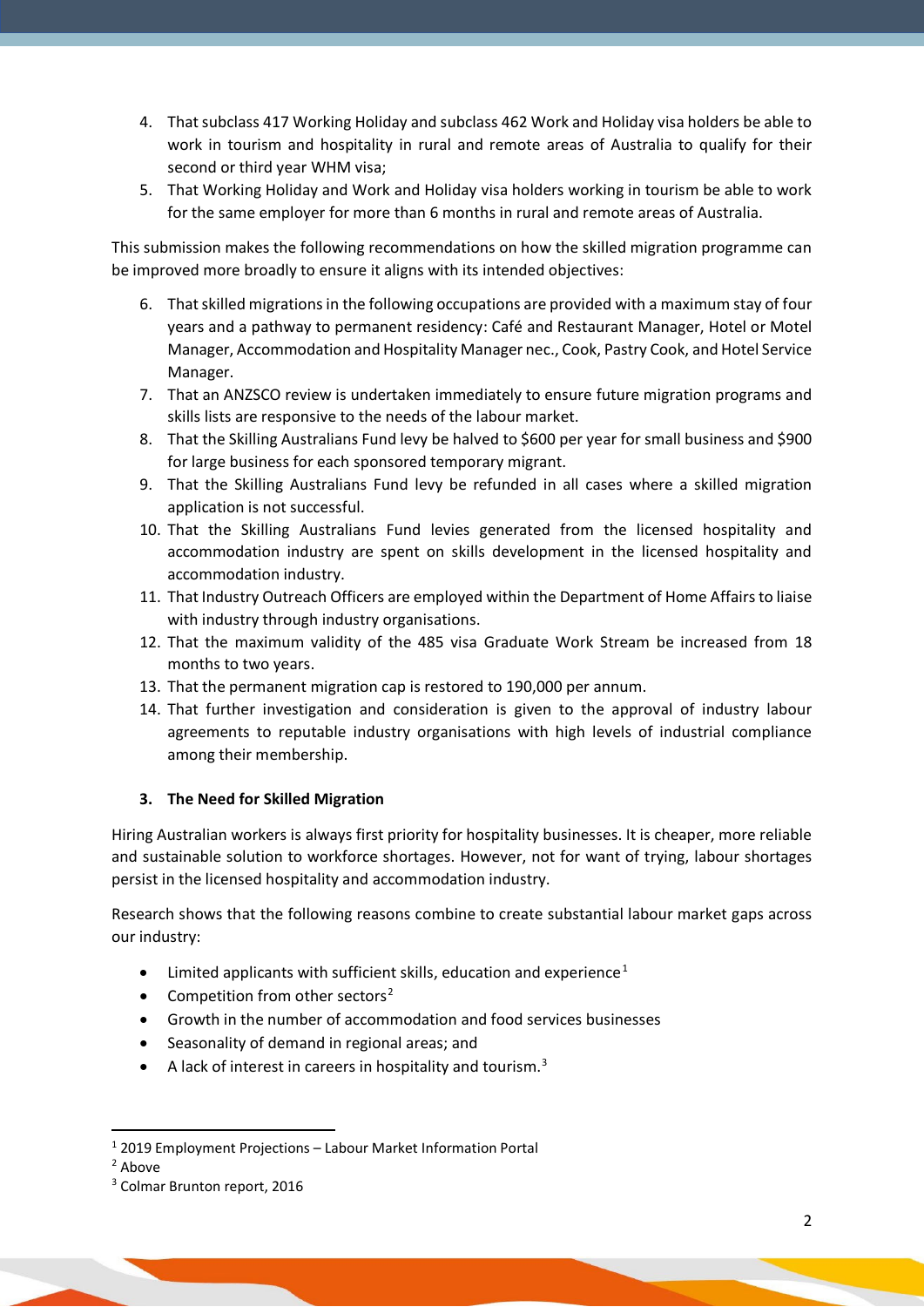For these reasons, licensed hospitality and accommodation businesses rely on the migration system to secure skilled and unskilled workers when they are unable to source a local worker.

Further, the current training system is not providing the pipeline of Australian workers required for our industry. For the quarter to June 2020, total apprentice and trainee commencements in Australia declined 35.8%. Total completions declined 24.4%. The total number of apprentices and trainees intraining at 30 June 2020 was 266,565, down 4% from one year earlier. Amongst the biggest decreases in apprenticeship commencements was food trade workers, which at 5090 for 2019-20 has decreased 52% since its 2014 high of 10,671.

A pipeline of local workers to fill future skills shortages requires skilled workers today to help train and mentor Australian apprenticeships and trainees. If businesses cannot source sufficient and reliable workers, they cannot operate to the full capacity. This jeopardises the jobs of other workers employed in the business.

Addressing the long-term skills shortages in key occupations in the licensed hospitality and accommodation industry (chefs, cooks and management employees) will take time as there are insufficient numbers of Australians currently ready, willing and able to fill these positions. Nor is there a sufficient number in the apprenticeship or trainee pipeline.

| <b>Testimony from AHA &amp; TAA Members</b> |                                                                                                                                                                                                                                                                                                                                                                                                                                                                                                                    |
|---------------------------------------------|--------------------------------------------------------------------------------------------------------------------------------------------------------------------------------------------------------------------------------------------------------------------------------------------------------------------------------------------------------------------------------------------------------------------------------------------------------------------------------------------------------------------|
| <b>Regional Hotel Owner, VIC:</b>           | "We have had great difficulty in finding qualified chefs to work at our<br>tavern and also our hotel. Placing advertisements in the paper<br>constantly results in getting zero people answering the ads. In the end<br>we have employed cooks who are not qualified to fill the gaps."                                                                                                                                                                                                                            |
| <b>Hotel, Mansfield VIC:</b>                | "We have taken over 6 months to fill a chef position and are still<br>looking for front of house staff in all areas paying above award rates."                                                                                                                                                                                                                                                                                                                                                                     |
| Hotel, Ceduna SA:                           | "Of note, qualified Australian chefs in particular are extremely hard<br>to source and at times we are left having to utilise contracted chef's<br>flown in from Darwin to come to Ceduna to relieve our staff until we<br>can fill the void in our team. During this time there is the added<br>expense of getting them here and home again as well as the increased<br>pay rates whilst they are working."                                                                                                       |
| Hotel, Coober Pedy SA:                      | "Being in such a remote location it is very difficult to source labour,<br>even locals within the Australian labour market. We will often need<br>to use a recruitment agency to assist us in sourcing candidates, which<br>brings with it significant recruitment costs. We have recruited a few<br>managers from a recruitment agency with a cost of \$3,000 to \$5,000<br>per staff member, but unfortunately due to the remoteness of our<br>location they may only stay with the business for 3 to 4 months." |
| <b>Coral Coast, WA:</b>                     | "Our trade fluctuates wildly due to being a tourist beachside<br>playground, attracting families and fishers during school holidays,<br>long weekends etc. The problems we face include: a fluctuating need<br>for casual workers; a significant lack of local workers forcing us to<br>attract workers from elsewhere; and a shortage of affordable<br>accommodation. Most of what is available during the busy tourist<br>season is offered at Airbnb prices. This means we need more casual                     |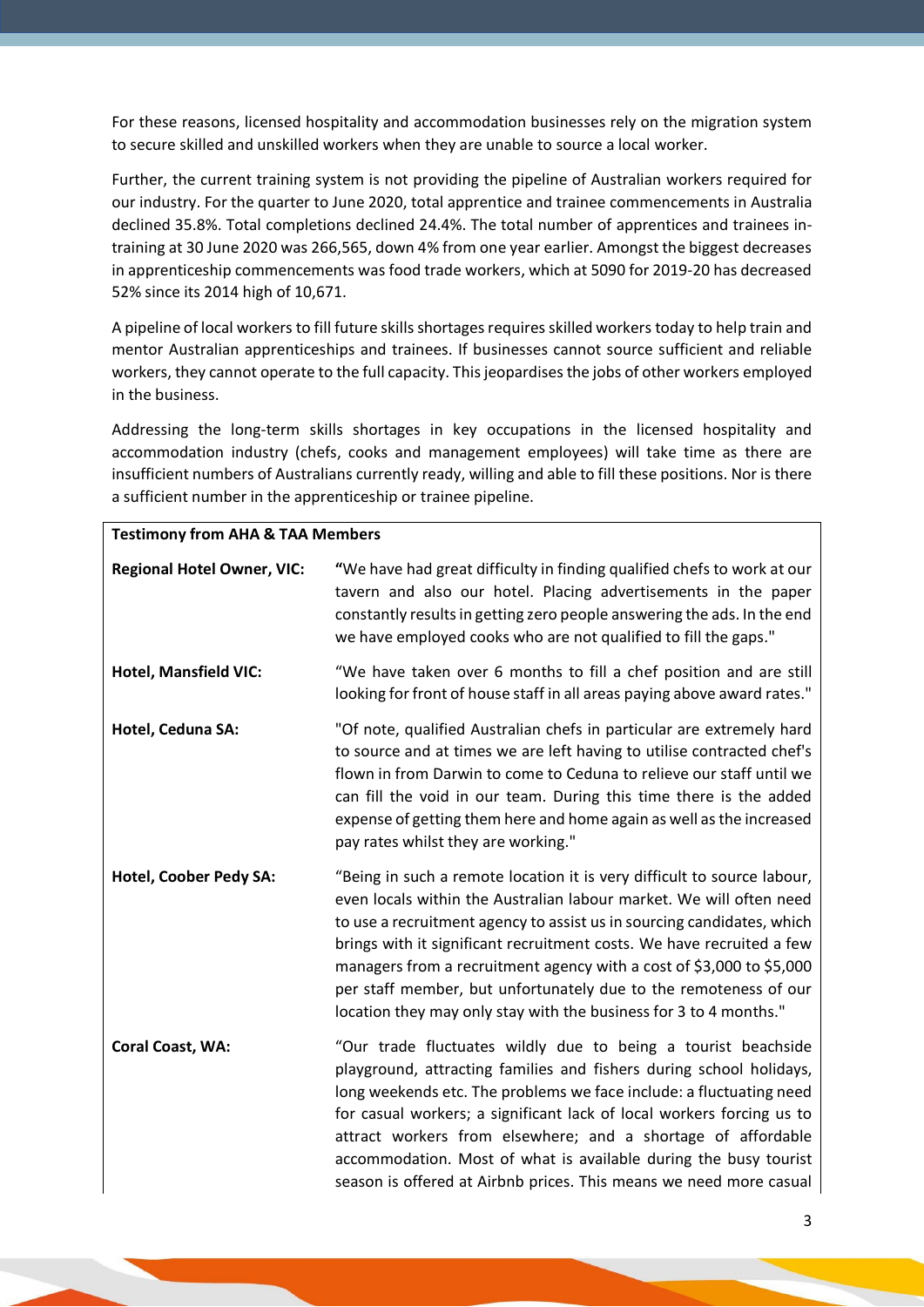|                      | staff sourced from elsewhere. We normally employ uni students on<br>break and overseas tourists on visa, but now coming to a small town<br>for work is less attractive to them. Their goal is to work hard for a<br>short time and save money quickly. Restricted wages and high<br>accommodation costs make this difficult."                                                                                                                                                                                                                                                                                                                                                                   |
|----------------------|-------------------------------------------------------------------------------------------------------------------------------------------------------------------------------------------------------------------------------------------------------------------------------------------------------------------------------------------------------------------------------------------------------------------------------------------------------------------------------------------------------------------------------------------------------------------------------------------------------------------------------------------------------------------------------------------------|
| Hotel, Canberra ACT: | "Post-COVID there has been a loss of confidence in the hospitality<br>sector. Staff are choosing to work 3+ casual jobs across different<br>industries, instead of taking permanent roles in hospitality, to retain<br>some form of financial security. This staff shortage is compounded by<br>the lack of international students, who made up to twenty percent of<br>our team. This has left a huge gap in our market as evidenced on Seek,<br>with Canberra's major hotels and outsourced housekeeping<br>companies constantly advertising. Due to the inability to fill<br>permanent positions, the hotel's occupancy continues to be<br>restricted due to these ongoing staff shortages." |

# **4. Ongoing Impacts of the COVID-19 Pandemic**

While the full economic impact of the coronavirus pandemic is yet to be quantified, it is undisputed that the hospitality industry was and continues to be one of the industries most adversely affected.

### *a. Debt Levels*

In the months following 23 March 2020 during which the hospitality industry was forcibly closed, employers in the hospitality industry accumulated significant debt while at the same time having severely constrained revenue opportunities. Most rent and loan repayments were either deferred or recapitalised, which has had the effect of delaying and extending financial hardship beyond the initial six months of the pandemic.

Managing this debt hangover is of principal concern to the AHA & TAA. Debt-to-Equity ratios and Interest-Cover ratios in the hospitality industry are at unsustainable levels. While debt can be managed by increasing revenue, unfortunately revenue opportunities remained constrained by an exacerbated labour and skills shortage.

# *b. Employment Levels*

Employment levels in the Accommodation and Food Service industry have not recovered to the pre-COVID levels. As at 30 January 2021, the number of payroll jobs in our industry is 11.5% lower when compared to 14 March 2020. There is now insufficient labour supply in the hospitality industry, which has been caused by multiple factors:

- Previous employees finding new employment in alternative industries less exposed to the financial impacts of COVID-19, and are now unwilling to return to the hospitality industry;
- Fewer international students in Australia and a negligible number of new arrivals;
- Many skilled migrants left Australia at the beginning of the pandemic, following advice from the Commonwealth Government;
- Many working holiday makers left Australia at the beginning of the pandemic, following advice from the Commonwealth Government.

In a recently conducted nationwide survey of AHA members, 73% of responses reported that their business is suffering financially because of a shortage of skills. 56% of responses reported labour and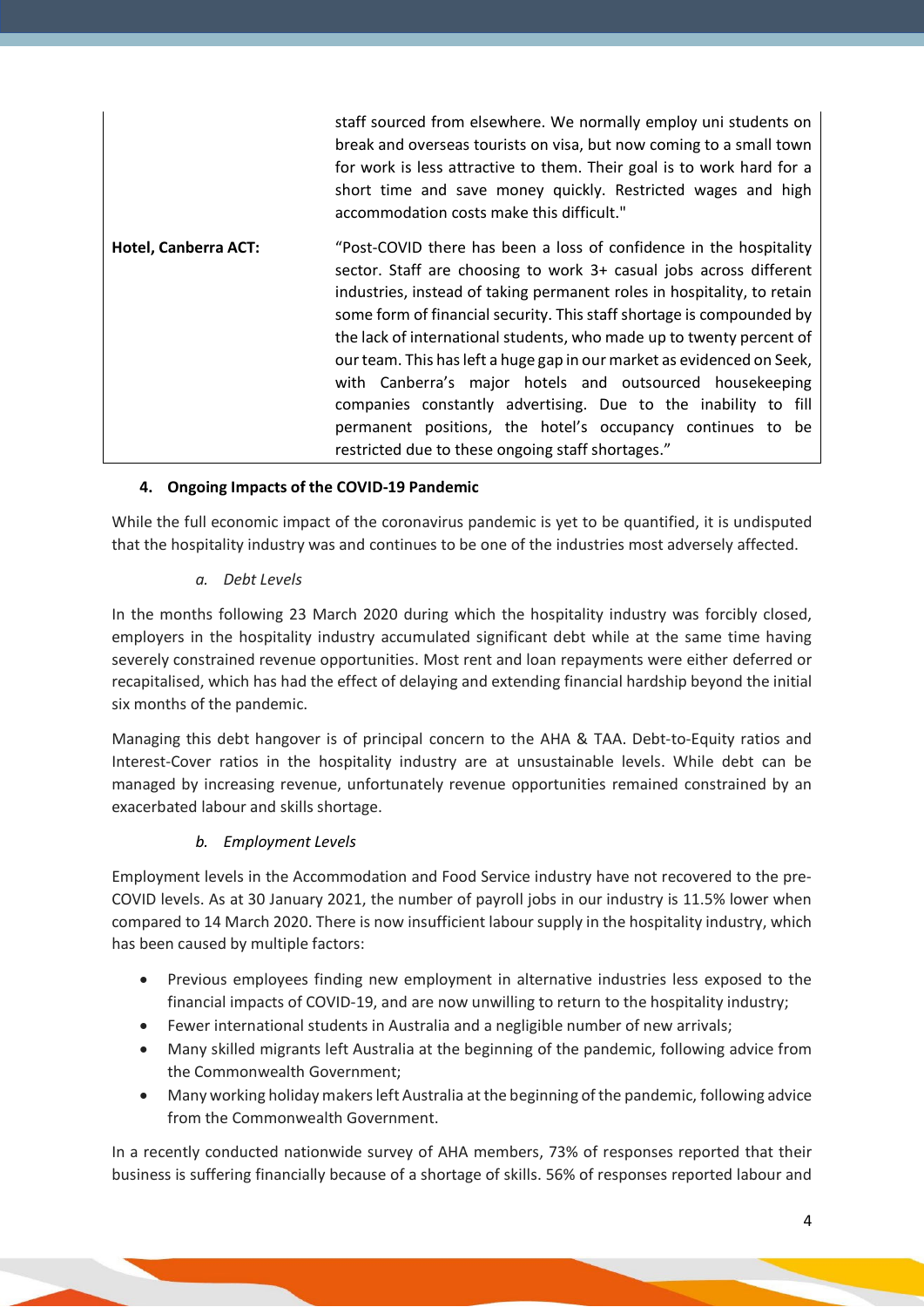skills shortages in the cook occupation (ANSCO Code 351411), while 66% of surveyed members reported shortages in the chef occupation (ANSCO Code). Across NSW alone, TAA estimates a labour shortage in hotels of 3247 workers.

It will be impossible for the licensed hospitality and accommodation industry to return to its pre-COVID levels of revenue and productivity while the supply and availability of skilled labour remains so constrained.

## **5. Intended Objectives of the Skilled Migration Program**

The purpose of Australia's skilled migration program is to attract highly employable workers to Australia in order to meet workforce needs that cannot be met by the local labour force. In the ongoing COVID-19 environment where international borders remain closed to most new arrivals, Australia's skilled migration program is incapable of meeting this intended objective.

The COVID-19 pandemic continues to have a unique impact on the dynamics of labour participation in Australia.

In response to this unique impact, it is necessary to adjust the current migration policy settings in order to meet the skills needs of the hospitality industry and to aid in our economic recovery.

It is important that the visa policy settings permit the hospitality industry to leverage non-residents currently residing in Australia to meet the labour demand that cannot be met with Australian workers. It is also important that Australia continues to be able to attract the best and brightest culinary talent with cutting edge skills to ensure our hospitality industry remains internationally competitive.

### **6. Changes Required to Aid the Short-term Recovery**

To aid the hospitality industry's short-term recovery from COVID-19, changes should be applied to four areas of Australia's skilled migration program:

- Subclass 500 Student visa
- Priority Migration Skilled Occupation List;
- Subclass 408 Temporary Activity visa; and
- Subclasses 417 and 462 relating to working holiday makers.

#### **7. Subclass 500 Student Visa**

International students are an important source of labour for the hospitality industry. At June 2020, there were 555,000 international students in Australia. By comparison, the number of international students in Australia in July 2019 was 639,000. The number of international students in Australia has undoubtedly further decreased over the past 8 months as international students have left Australia following the completion of their studies or study remotely from abroad, while not being replaced by new arrivals. For example, 96,420 international students arrived in Australia in January 2020, while only 480 arrived in January 2021. These factors combine for a significant reduction that exacerbates the labour and skills shortages in industries such as hospitality that depend on international student workers.

International students are only permitted to work 40 hours per fortnight while their course is in session. However, in recognition of international students' vital role as part of a sustainable labour mix, the Department of Home Affairs and the Australian Border Force in January 2021 relaxed this requirement and allowed international student visa holders to work more than 40 hours per fortnight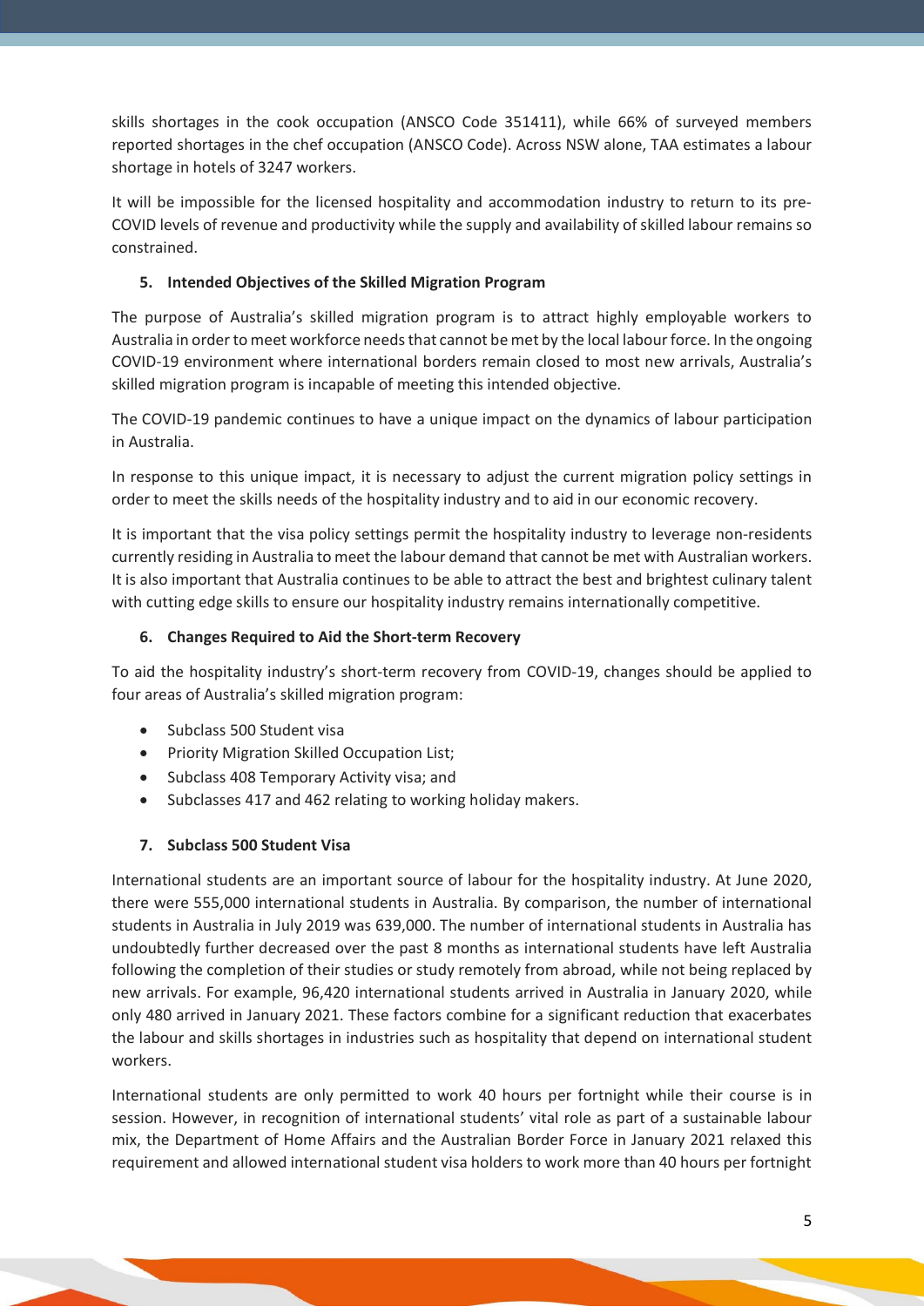in the agriculture, NDIS, aged care, and health industries. This relaxation was attributed to the exceptional circumstances caused by the COVID-19 pandemic.

Given that the exceptional circumstances caused by the COVID-19 pandemic have equally afflicted the hospitality industry, and that the available number of international students continues to decline with the ongoing international border closure, the AHA and TAA seek that international students working in the hospitality industry (including accommodation) be permitted to work more than 40 hours per fortnight. Such a change could be implemented immediately and need only be temporary.

By being permitted to work more hours, this temporary change will mean that international students can rebuild their depleted cash-reserves and are better equipped to support themselves financially during the pandemic-recovery period. As a consequence, the best and brightest international students will have the financial means to remain in Australia in the short and medium term and contribute to Australia's international competitiveness through the pandemic-recovery period.

Increasing the hours that international students can work each fortnight leverages non-residents currently residing in Australia to fill the hospitality industry's labour shortage, without the COVID-risk associated with international travel or quarantine requirements.

#### **Recommendation 1**

That the Department of Home Affairs and the Australian Border Force take a flexible approach to student visa holders working beyond their usual work limitations in the hospitality industry.

#### **8. Priority Migration Skilled Occupation List**

The Priority Migration Skilled Occupation List (PMSOL) identifies occupations which fill critical skills needs to support Australia's economic recovery from COVID-19. Visa applications with an occupation on the PMSOL are currently given priority processing.

As above, the current shortage of cooks and chefs is hampering the hospitality industry's ability to recover from the COVID-19 pandemic.

Listing cooks and chefs on the PMSOL will mean the hospitality industry will receive priority visa processing in instances where it is unable to find suitably qualified and experienced candidate from the domestic labour market.

This change can provide short-term relief to the labour and skills shortages in the hospitality industry while Australia's international border remains closed. It will ensure that throughout the pandemicrecovery period Australia's hospitality industry remains internationally competitive by providing a permanent residency pathway for the best and brightest skilled culinary professionals with cutting edge skills.

These culinary professionals will assist in lifting the productivity of the hospitality industry to its pre-COVID levels, and aid in generating sufficient revenue to pay down the increased debt obligations caused by the pandemic.

#### **Recommendation 2**

That cooks and chefs (ANZSCO occupations 351411 and 351311) are added to the Priority Migration Skilled Occupation List.

**9. Subclass 408 Temporary Activity Visa**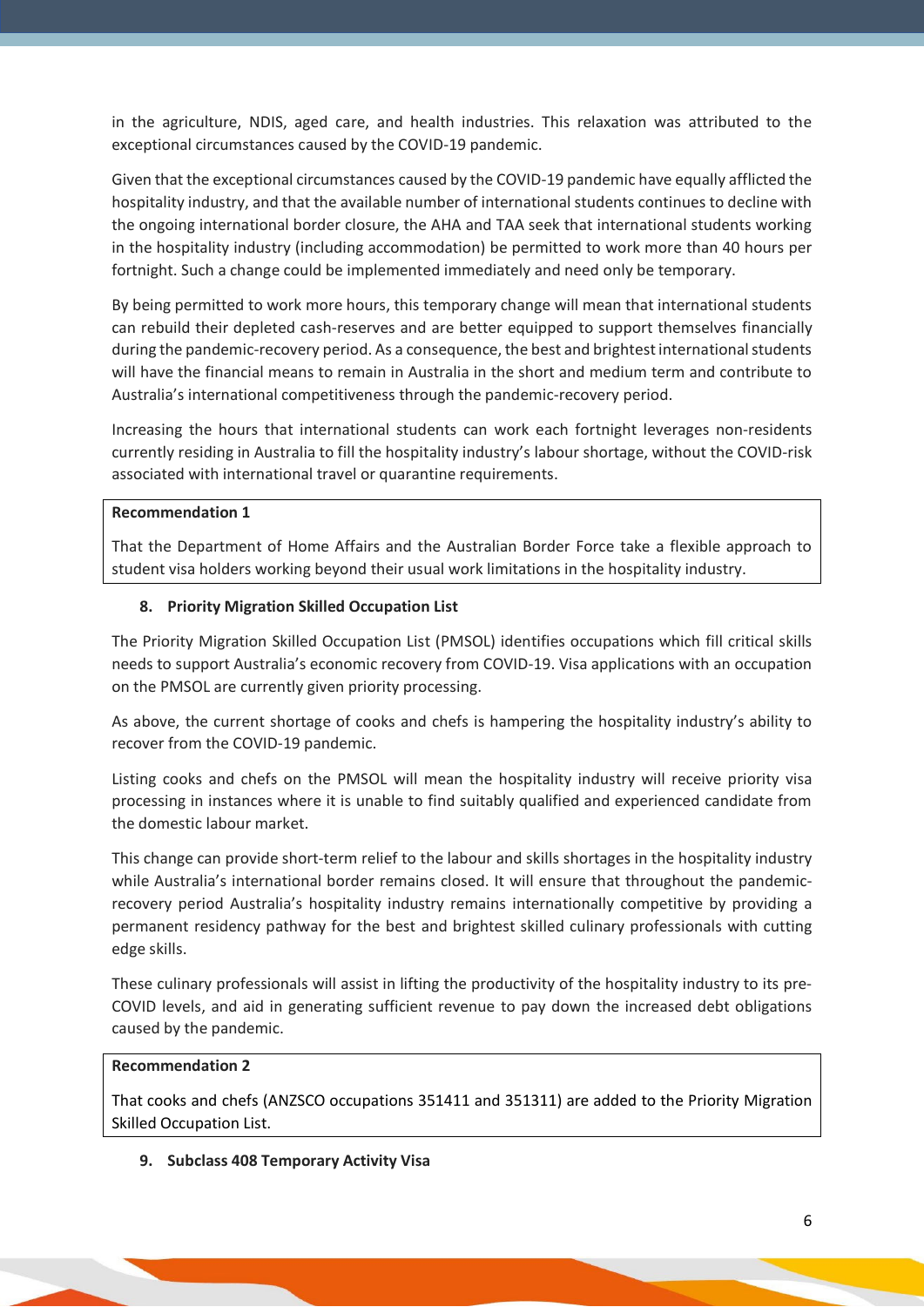The Subclass 408 visa allows holders to remain in Australia if they have no other visa options and are unable to depart Australia due to COVID-19 travel restrictions. If the visa holder is working in a 'critical sector', the visa holder can remain in Australia for 12 months. If the visa holder is not working in a 'critical sector', the visa has a duration of 3 months and is not accompanied by any work rights.

Despite bearing the brunt of COVID-19 restrictions, the hospitality industry is not currently listed as a 'critical sector'. This means that for temporary visas that expire, such as the subclass 482 Temporary Skills Shortage – Short Term Stream visa, visa holders in the hospitality industry are no longer permitted to work and have to make arrangements to depart Australia within three months. Cooks are one such occupation where a labour and skills shortage is being reported by over 50% of AHA members, but the current visa framework requires these visa holders to leave the country at the conclusion of their visa. This requirement is exacerbating the hospitality industry's acute labour and skills shortages.

Listing the hospitality industry as a 'critical sector' is an immediate solution that will allow 408 visa applicants currently in Australia to fill critical labour shortages – or remain in their existing positions – in our industry for a further 12 months while they make arrangements to either depart Australia or transition to another visa subclass. Rather than bringing new skilled migrants into the country, this short-term solution leverages non-residents already residing in Australia. It has the added benefit there is no need to navigate the complexities and safety hazards of international travel and quarantine requirements.

#### **Recommendation 3**

That the hospitality (including accommodation) is listed as a critical sector for the purposes of the subclass 408 Temporary Activity visa.

# **10. Working Holiday Makers**

Working holiday makers are a critical labour source for the hospitality industry. They possess skills currently demanded by hospitality employers. There are presently about 35,000 working holiday makers in Australia, a significant reduction from 141,000 in December 2019. Given the reliance of the hospitality on working holiday makers, this decline throughout COVID-19 has exacerbated the acute labour market pressures in our industry.

In November 2020, the Joint Standing Committee on Migration published its Final Report of the Inquiry into the Working Holiday Maker Program. The Final Report noted that the historical benefit of the Working Holiday Maker Program to the Australian economy is roughly \$3.1 billion annually. The Final Report also made the following recommendations:

- That working holiday maker visa holders should be able to work in tourism and hospitality in all hard-to-staff rural and remote areas of Australia as part of their 88 days or 6 months to qualify for their second- or third- year WHM visa; and
- That working holiday maker visa holders should be able to work for the same employer for more than 6 months in hard-to-staff rural and remote areas of Australia without asking permission in the tourism and hospitality industry.

In light of the exacerbated labour and skills shortages caused by COVID-19 and the hospitality industry's reliance on working holiday makers, the AHA and TAA urges the Government to implement these recommendations of the Joint Standing Committee on Migration as soon as possible. These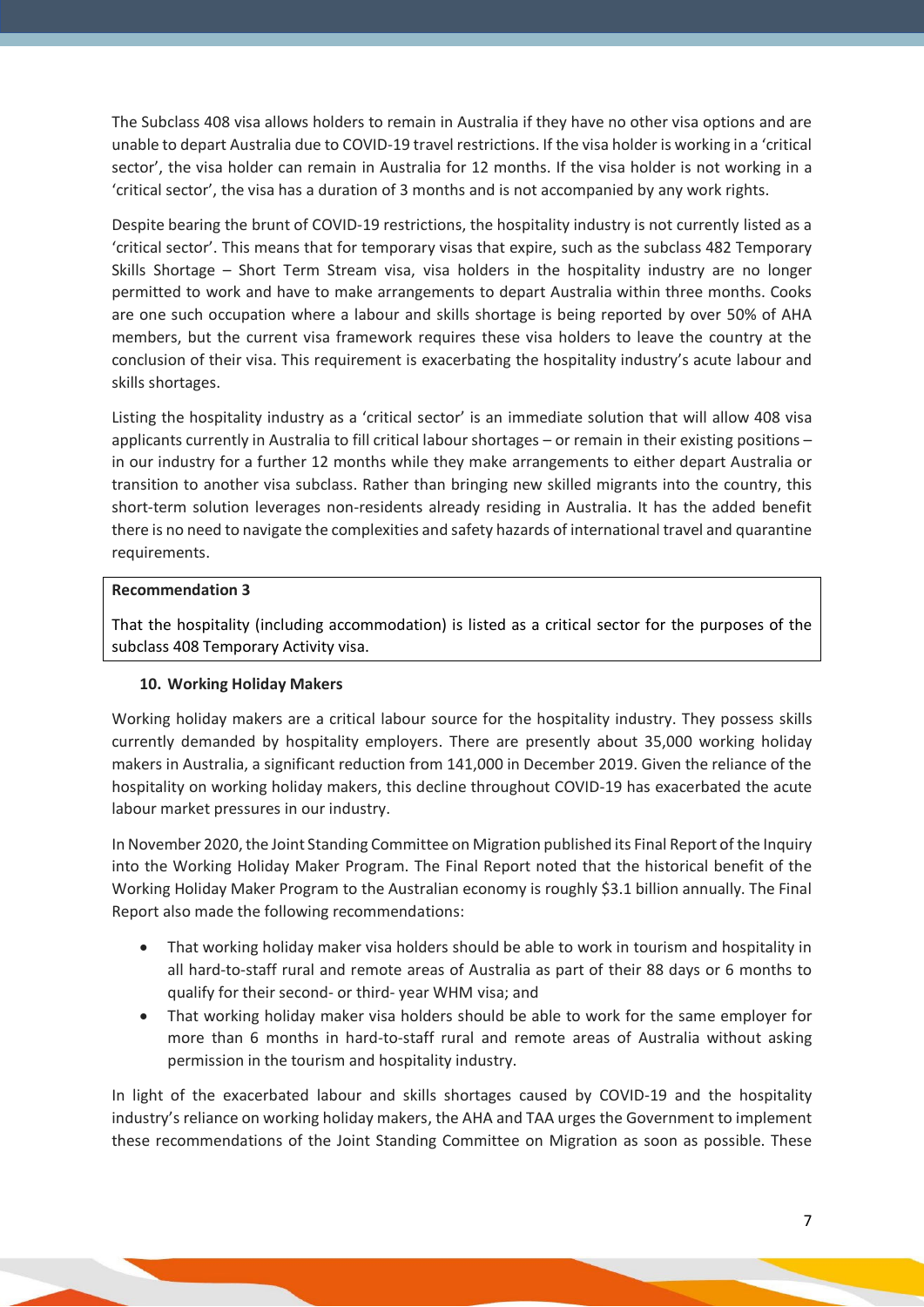reforms will make immediate inroads in alleviating workforce shortages faced by the hospitality industry, particularly in regional areas.

These reforms also have the benefit of allowing the hospitality industry greater access to a labour source that is already in the country and can be accessed immediately without the risks posed by international travel and quarantine.

#### **Recommendation 4**

That subclass 417 Working Holiday and subclass 462 Work and Holiday visa holders be able to work in tourism and hospitality in rural and remote areas of Australia to qualify for their second- or third- year WHM visa.

#### **Recommendation 5**

That Working Holiday and Work and Holiday visa holders working in tourism and hospitality industry be able to work for the same employer for more than 6 months in rural and remote areas of Australia without asking permission.

#### **11. Changes Required to Aid the Long-term Recovery**

To aid the hospitality industry's long-term recovery from COVID-19, changes should be applied to eight areas of Australia's skilled migration program:

- Providing listed occupations on the STSOL with a pathway to permanent residency
- Providing the ABS with adequate funding to undertake a review of the ANZSCO
- Reductions in the Skilling Australians Fund Levy, and the revenue collected from the hospitality industry re-invested into apprentices and traineeships in the hospitality industry
- Improvement in visa processing times
- Reinstate funding for Industry Outreach Officers to liaise with industry organisations
- Extending the validity of the 485 visa Graduate Work Stream from 18 months to two years
- Restore the permanent migration cap to 190,000 per annum
- Further investigate the potential of industry labour agreements

# **12. Term of Reference 3: Skills Lists and the Needs of the Accommodation and Hospitality Industry**

#### *a. Short-Term Skilled Occupation List*

As demonstrated above, the licensed hospitality and accommodation industry is suffering ongoing skills and labour shortages. Hiring Australian workers is always first priority for hospitality businesses. It is cheaper, more reliable and sustainable solution to workforce shortages. Not for want of trying, the current labour demand in our industry is not being met by Australian workers.

While this situation has markedly deteriorated throughout the pandemic, it was still the reality before COVID-19 that the licensed hospitality and accommodation sector had difficulty finding staff in many occupations. The main occupations affected by persistent labour and skills shortages were (and continue to be):

- Café and Restaurant Manager (141111)
- Hotel or Motel Manager (141311)
- Accommodation and Hospitality Manager nec. (141999)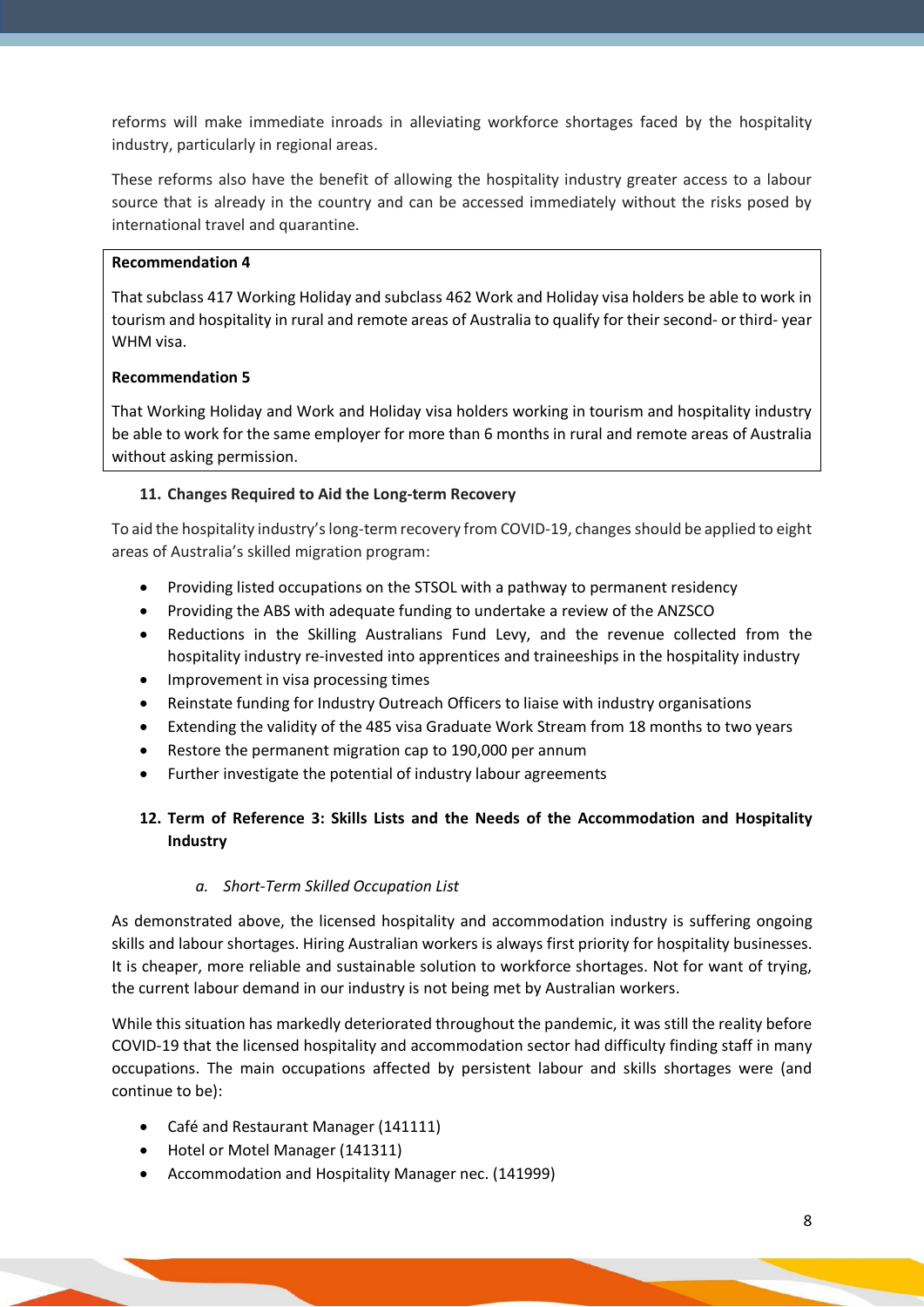- Cook (351411)
- Chef (351311)
- Pastry Cook (351112)
- Hotel Service Manager (431411)

Labour and skills shortages in these positions persist because these occupations are listed on the Short-Term Skilled Occupation List. (The exceptions to this are Chefs which are on the Medium-Long Term Strategic Skills List, and Hotel Service Managers which are not on any skills list.) This STSOL provides no pathway for a skilled migrant to access permanent residency and only permits maximum stays of two years, which increases to four years if an international trade obligation applies. Prospective skilled migrants are generally unwilling to relocate to Australia for only two years with the potential to become a permanent resident.

While the AHA & TAA support Traffic Light Bulletin consultation process the STSOL, the persistence of skills shortages in the above occupations means the list is not achieving the intended objective of the skilled migration program. As above, this objective is to attract highly employable workers to Australia in order to meet workforce needs that cannot be met by the local labour force.

The AHA & TAA support the view of the Australian Chamber of Commerce and Industry in their submission to the Committee that 'accurately identifying labour market needs across the country is a vital exercise … in the broader context of developing skills in the economy.' We also agree with ACCI that 'The shortages experienced by an individual business, in a particular location, at a particular point in time, cannot be identified by a national assessment or data set on skills shortages.'

Given the demonstrated immobility of the labour market over recent years, when a business is experiencing a skills shortage in a certain occupation it is immaterial whether or not there is also a national or regional skills shortage in that occupation. That skills shortage experienced at the business level is constraining business productivity and broader economic activity. The STSOL needs to be able to capture this nuance.

Given that the first priority of the accommodation and licensed hospitality industry is always to fill labour and skills shortages from the local workforce, businesses in the accommodation and licensed hospitality industry need a STSOL that can meet their labour needs when a local worker cannot be sourced. AHA & TAA believe this can be achieved by providing skilled migrants in the above occupation with a maximum four year stay and a pathway to permanent residency.

### **Recommendation 6**

That skilled migrations in the following occupations are provided with a maximum stay of four years and a pathway to permanent residency:

- Café and Restaurant Manager (141111)
- Hotel or Motel Manager (141311)
- Accommodation and Hospitality Manager nec. (141999)
- Cook (351411)
- Pastry Cook (351112)
- Hotel Service Manager (431411)

*b. ANZSCO Review*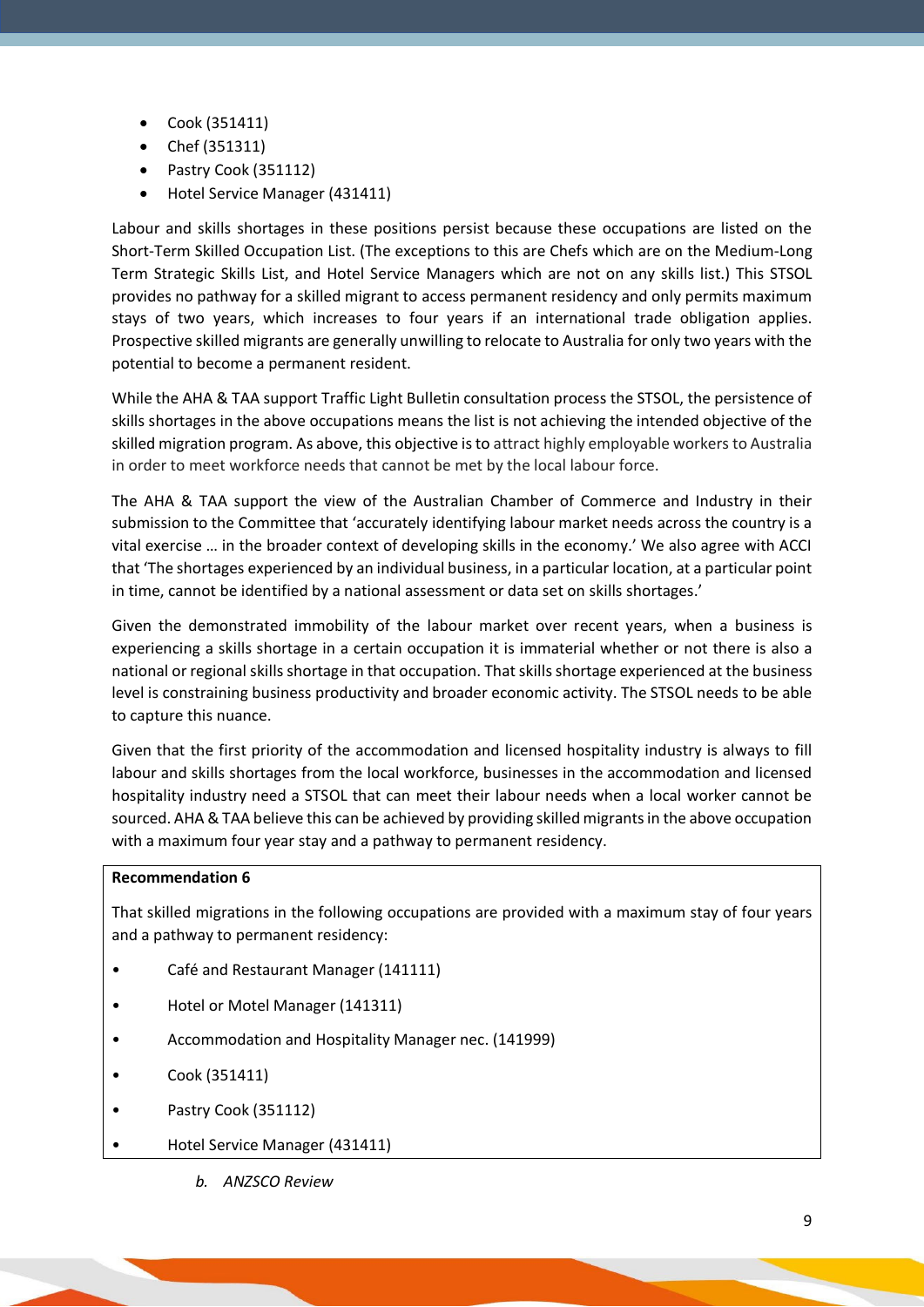One of the pillars of labour market statistical infrastructure is the Australian and New Zealand Standard Classification of Occupations (ANZSCO). This infrastructure underpins a wide range of labour market data, including information from the Census, and is used for job outlook information and to regulate which occupations are eligible for migration programmes.

For all occupations experiencing technological progress, the nature of work and job roles are constantly evolving. ANZSCO not only identifies new jobs, but it also appraises the duties within their job and assigns an appropriate skill level. Despite significant changes to both the economy and employment market, including new jobs driven by technological changes as well as developments to the level of skills needed in certain jobs, ANZSCO has only been reviewed and revised twice since its introduction in 2006. A major review of ANZSCO is long overdue.

However, the Australian Bureau of Statistics (ABS) have claimed for several years that they are unable to commence a review due to labour and resources constraints and competing priorities. Regular review of major statistical infrastructure such as the ANZSCO needs to be built into the normal operating budget of the ABS. Further, the ABS has not committed to a review in the future, only that it will be considered post the 2021 Census process. Concern over the current state of ANZSCO is shared across many stakeholders and industry associations.

An out-of-date ANZSCO denies fair access to important migration programs and unreasonably complicates the regulation of the program due to the need for work-around style caveats in order that needs are best met. It is recommended that an ANZSCO review is undertaken immediately to ensure future migration programs are responsive to the needs of the labour market.

#### **Recommendation 7**

That an ANZSCO review is undertaken immediately to ensure future migration programs and skills lists are responsive to the needs of the labour market.

#### **13. Term of Reference 5: The Cost of Sponsorship**

#### *a. Reduction in the Skilling Australians Fund*

There are high economic and productivity costs to seeking out an employee from overseas.

Employers who utilise temporary skilled migration are forced to pay significant amounts of money to sponsor a skilled migrant. This is akin to a tax on business productivity. The average cost to hotels of employing a person on a STSOL visa averages \$6,100 with a maximum of approximately \$9,000. For a MLTSSL visa, the cost averages \$6,500 with a maximum of approximately \$11,000.<sup>[4](#page-9-0)</sup> As these businesses cannot source suitably skilled Australian workers, these costs are unavoidable.

The AHA and TAA remain concerned at the quantum of the Skilling Australians Fund levy. In line with the Australian Chamber of Commerce and Industry, we recommend that the levy be halved to \$600 per year for small business and \$900 for large business for each sponsored temporary migrant.

More support for employers in regional areas (especially in the context of natural disasters) can be delivered through concessions such as waiving Skilling Australians Fund levies.

<span id="page-9-0"></span><sup>4</sup> TAA NSW 2019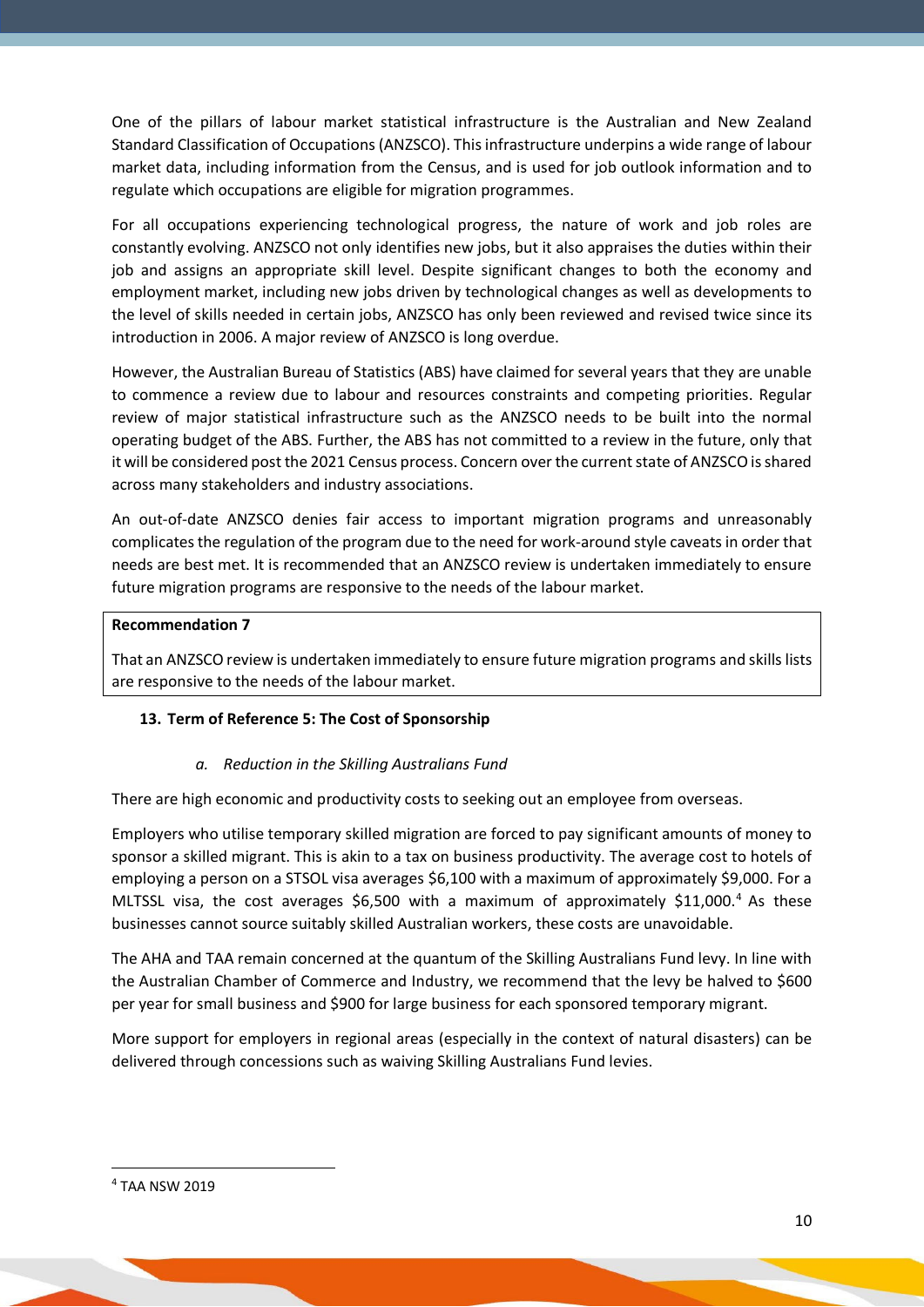The AHA & TAA also seek improvement in the refund scheme, which is only available in limited circumstances and argue that it should be available for all cases where the application has not been successful.

Revenue from the Skilling Australians Fund should be spent proportionally on the industries that are most contributing to it. For example, Skilling Australians Fund revenue extracted from employers in the hospitality and accommodation industry should be used to increase the number of apprenticeships and traineeships in the hospitality and accommodation industry. It should not be used in other industries.

Of equal concern is the length of time taken in processing, impacting hotel and employee productivity. It is acknowledged that Sponsorship Accreditation goes some way to addressing lengthy processing times.

#### **Recommendation 8**

That the Skilling Australians Fund levy be halved to \$600 per year for small business and \$900 for large business for each sponsored temporary migrant.

#### **Recommendation 9**

That the Skilling Australians Fund levy be refunded in all cases where a skilled migration application is not successful.

#### **Recommendation 10**

That the Skilling Australians Fund levies generated from the licensed hospitality and accommodation industry are spent on skills development in the licensed hospitality and accommodation industry.

#### **14. Term of Reference 6: The Complexity of Australia's Skilled Migration Program**

#### *a. Industry Outreach Officers*

The complexity of the migration system can make it difficult for AHA & TAA members to understand the process, eligibility and suitability of the different visa offerings. This is a deterrent to businesses accessing the migration program, often at the cost of losing skills essential for their business or stemming growth. AHA & TAA believe there is a role for the Department of Home Affairs to provide information and assistance to industries through their industry organisations, especially those experiencing significant skills shortages, so employers are aware of changes to the migration system and the application process.

TAA and the AHA seek the reinstatement of the industry outreach officers program within the Department of Home Affairs to support industry and business to navigate the increasingly complex employer nominated migration landscape. The industry outreach officers program also had a role in navigating barriers and providing support to ensure businesses are aware of their obligations and requirements as sponsors. This will assist in maximising economic outcomes to ensure that businesses are accessing the Migration Program in suitable ways, minimising wastage in terms of time and productivity.

#### **Recommendation 11**

That Industry Outreach Officers are employed within the Department of Home Affairs to liaise with industry through industry organisations.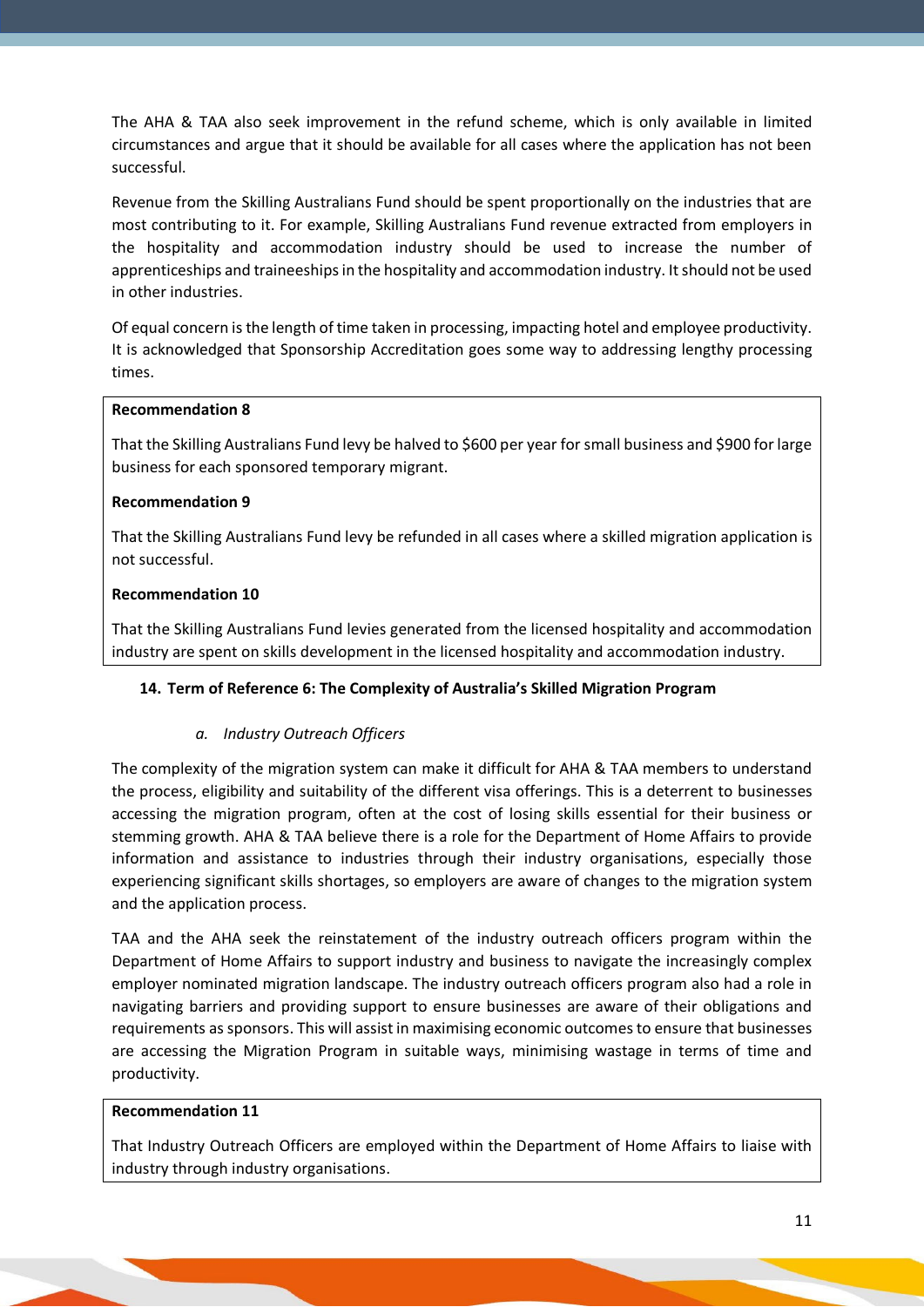### **15. Term of Reference 7: Other Issues**

### *a. Temporary Graduate (485) Visa*

The existing *Temporary Graduate* (485) visa has validity duration of a maximum 18 months. This duration precludes graduates from applying for a temporary work visa at the expiration of their graduate visa as occupations on both the STSOL and MLTSSL require two years' work experience.

While AHA & TAA welcomed the announcement that the duration of the 485 *Temporary Graduate*  visa Post Study work stream was extended to two or more years, this was only for degree-level or above in nominated courses not relevant to our sector.

We believe that the 485 Graduate work stream should also be extended to two years and/or the relevant practical experience during studies should count towards the calculation of two years' work experience. The AHA and TAA believe that this change in counting experience and employment history should only be available to international students undertaking a minimum Certificate IV qualification in a CRICOS registered course at an Australian institution.

#### **Recommendation 12**

That the maximum validity of the 485 visa Grade Work Stream be increased from 18 months to two years.

### *b. Restore Permanent Migration Cap to 190,000 Places*

Migration is both a substantial contributor to Australia's economic prosperity but it also the lifeblood of Australia's heritage and culture. Australia is a nation that is built on migration, as is our workforce and our economy.

The joint paper *Shaping a Nation*, authored by Treasury and the Department of Home Affairs, highlights the economic and fiscal benefits of a strong permanent migration program. The decision to reduce the migration intake by 30,000 to 160,000 sent a negative signal about the benefits of migration. Given the impact of stalling population arising from the pandemic, the negative impact of the reduction in migration places has been exacerbated.

AHA & TAA view the temporary and permanent skilled migration programs as highly valuable components of workforce planning and development for the licensed hospitality and accommodation industry. Skilled migration is a vital tool that assists individual businesses who experience skills shortages as well as fill skilled gaps in the broader economy. When a business needs to expand or replace a departing worker, skill migration provides access to skilled workers that are not otherwise available. Without this option, the licensed hospitality and accommodation industry is negatively affected. This impacts on overall economic activity, and therefore reduces the job opportunities available to Australian workers.

From 2020-21 to 2022-23, the planning level for the permanent migration program has been set at 160,000 places. In 2023-24, this increases to 190,000 places. The AHA & TAA recommend that planned permanent migration intake for 2021-22 should be restored to 190,000 places to coincide with the reopening of the international border. Further, beyond 2023-24 the migration caps should be set according to the evidence of maximum benefit including an assessment of economic, fiscal and demographic outcomes. We believe 190,000 to be an appropriate level to maximise the benefits of migration while controlling overall migration levels.